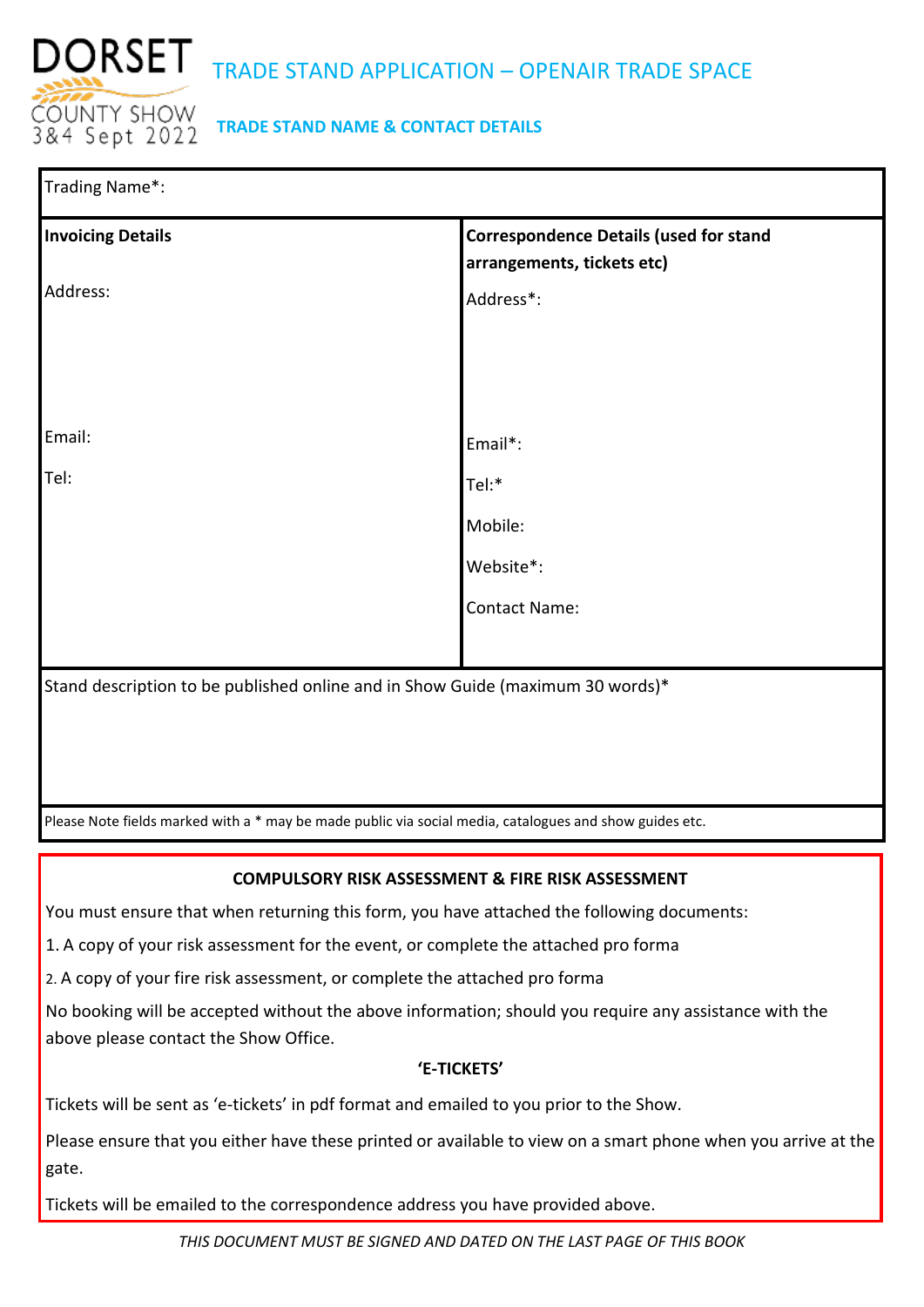

# DORSET TRADE STAND APPLICATION – OPENAIR TRADE SPACE

|                                       | <b>TICK REQUIRED STAND SIZE</b>                                                    | PRICE (ex VAT) | <b>STAND DEPTH</b> | <b>STAND FRONTAGE</b>                           |
|---------------------------------------|------------------------------------------------------------------------------------|----------------|--------------------|-------------------------------------------------|
|                                       |                                                                                    | £408           | 6m                 | 6m                                              |
|                                       |                                                                                    | £612           |                    | 9m                                              |
|                                       |                                                                                    | £817           |                    | 12 <sub>m</sub>                                 |
|                                       |                                                                                    | £1021          |                    | 15 <sub>m</sub>                                 |
|                                       |                                                                                    | £1225          |                    | 18 <sub>m</sub>                                 |
| Size of Trade Stand from 2019:        |                                                                                    | £554           | 9 <sub>m</sub>     | 6m                                              |
|                                       |                                                                                    | £681           |                    | 9m                                              |
|                                       |                                                                                    | £907           |                    | 12m                                             |
| Where possible do you wish to be      |                                                                                    | £1135          |                    | 15m                                             |
| located in the same or similar        |                                                                                    | £1362          |                    | 18 <sub>m</sub>                                 |
| location to 2019?                     |                                                                                    | £491           | 12m                | 6m                                              |
| Yes/No                                |                                                                                    | £737           |                    | 9m                                              |
|                                       |                                                                                    | £983           |                    | 12m                                             |
|                                       |                                                                                    | £1230          |                    | 15m                                             |
| Do you require HGV access?            |                                                                                    | £1476          |                    | 18 <sub>m</sub>                                 |
| Yes/No                                |                                                                                    | £1722          |                    | 21 <sub>m</sub>                                 |
|                                       |                                                                                    | £1968          |                    | 24m                                             |
| Bookings will not be confirmed        |                                                                                    | £2214          |                    | 27m                                             |
| unless accompanied with a minimum     |                                                                                    | £2338          |                    | 30 <sub>m</sub>                                 |
| deposit of 50% of total stand fee.    | Shedding Option: Price Includes individual, open-fronted marquee bay, in centre of |                |                    | trade area. Contact office for more information |
|                                       |                                                                                    | £600           | 6m                 | 3m                                              |
| The balance of total stand fee is due |                                                                                    | £1200          |                    | 6m                                              |
| by the 1 <sup>st</sup> July 2022      |                                                                                    | £1500          |                    | 9m                                              |

| Complimentary Ticket allowance included in stand cost:<br>(Additional tickets can be purchased on the summary page at discounted rate) |                           |                                |  |  |  |
|----------------------------------------------------------------------------------------------------------------------------------------|---------------------------|--------------------------------|--|--|--|
| <b>Stand Frontage</b>                                                                                                                  | <b>One Day Tickets</b>    | <b>Show Day Vehicle Passes</b> |  |  |  |
| 3m                                                                                                                                     | 4 (two people each day)   | 1                              |  |  |  |
| 6m                                                                                                                                     | 4 (two people each day)   | $\mathfrak{p}$                 |  |  |  |
| 9m/12m                                                                                                                                 | 6 (three people each day  | 3                              |  |  |  |
| 15 <sub>m</sub>                                                                                                                        | 8 (four people each day)  | 4                              |  |  |  |
| 18 <sub>m</sub>                                                                                                                        | 10 (five people each day) | 5                              |  |  |  |
| +18m by agreement with Show Secretary                                                                                                  |                           |                                |  |  |  |

*THIS DOCUMENT MUST BE SIGNED AND DATED ON THE LAST PAGE OF THIS BOOK*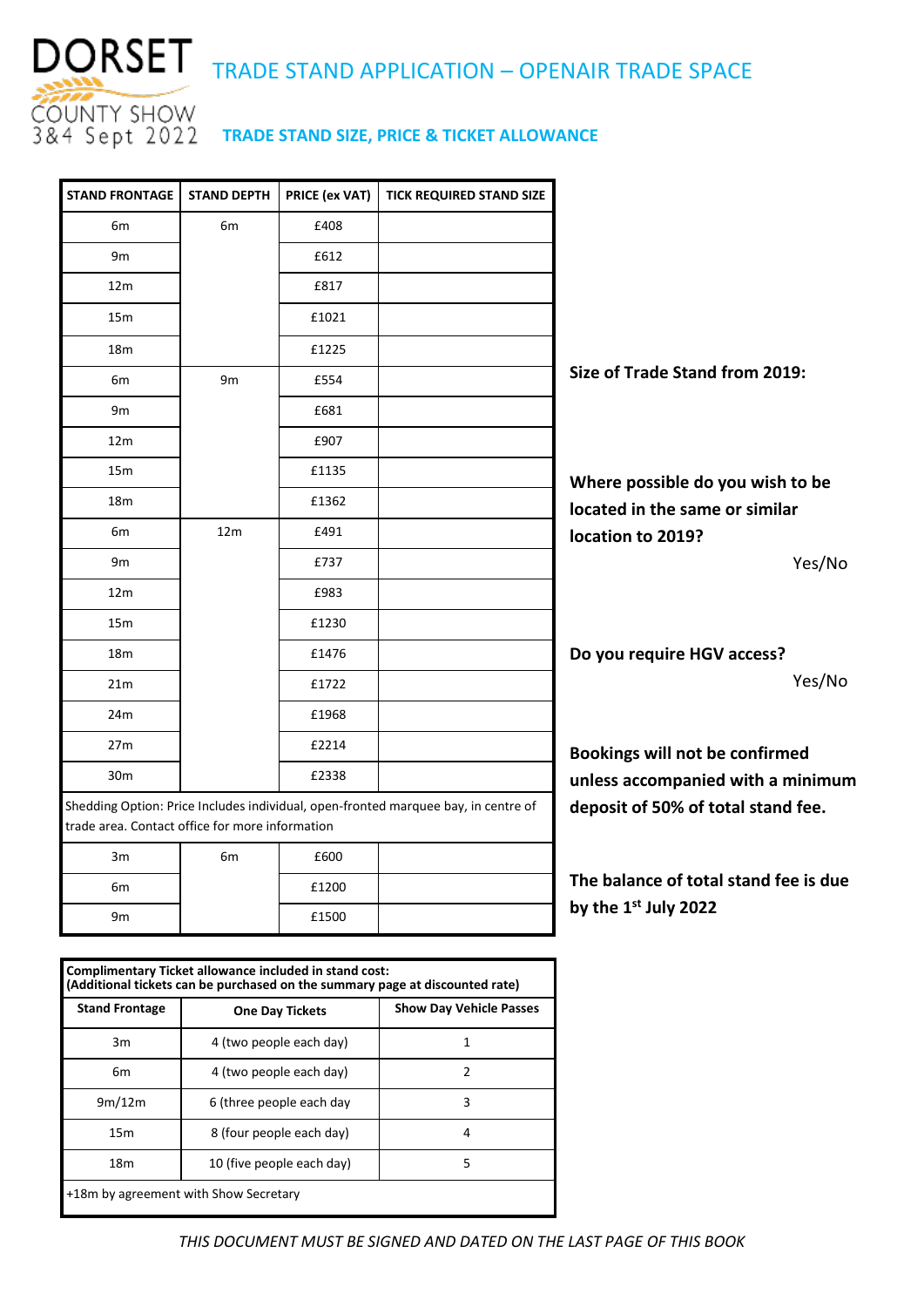DORSET TRADE STAND APPLICATION – OPENAIR TRADE SPACE

**OUNTY SHOW** *RA Sept 2022 TRADE STAND ELECTRICAL REQUIRMENTS* 

#### **Contractor—Hustings Electrical Ltd**



Requests made after 1st August incur a surcharge; all prices are exclusive of VAT. Final cut-off date, 19/08/22—no further electrical bookings will be taken.

#### **STRICTLY NO GENERATORS ARE ALLOWED FOR SAFETY REASONS**

#### **STANDS MAY NOT SHARE ELECTRICAL SUPPLIES**

Electricity is made available subject to the usual caveat that every effort will be made to maintain supply at all times. ELECTRICITY IS AVAILABLE FROM FRIDAY AT APPROXIMATELY 5.30PM UNTIL 5.00PM ON SUNDAY EVENING.

The supply will be delivered as a "cee form" socket and an adaptor will be required if you require a standard 13amp plug.

Please note price for adaptors is a purchase price and the adaptor is yours to keep after the Show, they are nonrefundable. Adaptors can be collected from the Secretary's Office the day before the Show.

Tripping of electricity can be through overloading or faulty equipment, please ensure you have correctly ordered sufficient supply and your electrical equipment is PAT tested and in a safe condition for use at the Show.

The electrical supply will be delivered to the back corner of your stand, you may require your own extension cable.

| <b>SUPPLY TYPE</b>                                                        | QTY | PRICE (ex VAT) | PRICE (post 1st Aug ex<br>VAT)                                | <b>TOTAL (ex VAT)</b> |
|---------------------------------------------------------------------------|-----|----------------|---------------------------------------------------------------|-----------------------|
| 16 amp commercial supply                                                  |     | £156           | £195                                                          |                       |
| 32amp commercial supply                                                   |     | £198           | £247                                                          |                       |
| 16 amp to single 13 amp adaptor<br>(only valid if used with above supply) |     | £31            | £39                                                           |                       |
| 32 amp to twin 13 amp adaptor<br>(only valid if used with above supply)   |     | £59            | £74                                                           |                       |
| Three Phase Supply                                                        |     | £600           | £750                                                          |                       |
|                                                                           |     |                | <b>SUB TOTAL -</b><br><b>CARRY FORWARD</b><br><b>OVERPAGE</b> |                       |